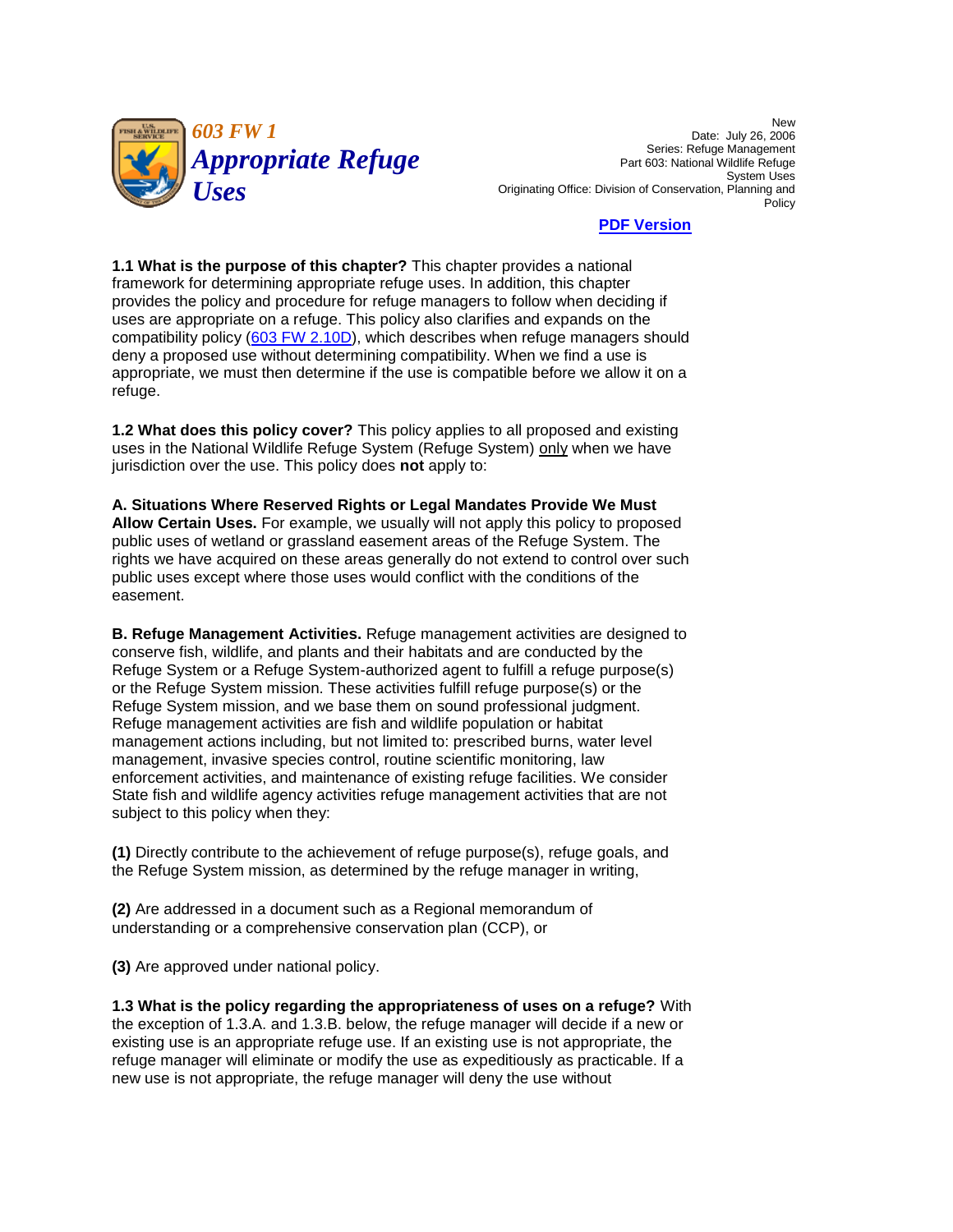determining compatibility. Uses that have been administratively determined to be appropriate are:

**A.** Six wildlife-dependent recreational uses. As defined by the National Wildlife Refuge System Improvement Act of 1997 (Improvement Act), the six wildlifedependent recreational uses (hunting, fishing, wildlife observation and photography, and environmental education and interpretation) are determined to be appropriate. However, the refuge manager must still determine if these uses are compatible.

**B.** Take of fish and wildlife under State regulations. States have regulations concerning take of wildlife that includes hunting, fishing, and trapping. We consider take of wildlife under such regulations appropriate. However, the refuge manager must determine if the activity is compatible before allowing it on a refuge.

# **1.4 What are the objectives of this chapter?**

**A.** Refuges are first and foremost national treasures for the conservation of wildlife. Through careful planning, consistent Refuge Systemwide application of regulations and policies, diligent monitoring of the impacts of uses on wildlife resources, and preventing or eliminating uses not appropriate to the Refuge System, we can achieve the Refuge System conservation mission while also providing the public with lasting opportunities to enjoy quality, compatible, wildlife-dependent recreation.

**B.** Through consistent application of this policy and these procedures, we will establish an administrative record and build public understanding and consensus on the types of public uses that are legitimate and appropriate within the Refuge System.

# **1.5 What are our statutory authorities for this policy?**

**A. National Wildlife Refuge System Administration Act of 1966, as amended by the National Wildlife Refuge System Improvement Act of 1997, [16 U.S.C.](http://uscode.house.gov/search/criteria.shtml)  [668dd-668ee](http://uscode.house.gov/search/criteria.shtml) (Administration Act).** This law provides the authority for establishing policies and regulations governing refuge uses, including the authority to prohibit certain harmful activities. The Administration Act does not authorize any particular use, but rather authorizes the Secretary of the Interior to allow uses only when they are compatible and "under such regulations as he may prescribe." This law specifically identifies certain public uses that, when compatible, are legitimate and appropriate uses within the Refuge System. The law states ". . . it is the policy of the United States that . . . compatible wildlife-dependent recreation is a legitimate and appropriate general public use of the System . . . compatible wildlife-dependent recreational uses are the priority general public uses of the System and shall receive priority consideration in refuge planning and management; and . . . when the Secretary determines that a proposed wildlife-dependent recreational use is a compatible use within a refuge, that activity should be facilitated . . . the Secretary shall . . . ensure that priority general public uses of the System receive enhanced consideration over other general public uses in planning and management within the System . . . ." The law also states "[i]n administering the System, the Secretary is authorized to take the following actions: . . . [i]ssue regulations to carry out this Act." This policy implements the standards set in the Administration Act by providing enhanced consideration of priority general public uses and ensuring other public uses do not interfere with our ability to provide quality, wildlife-dependent recreational uses.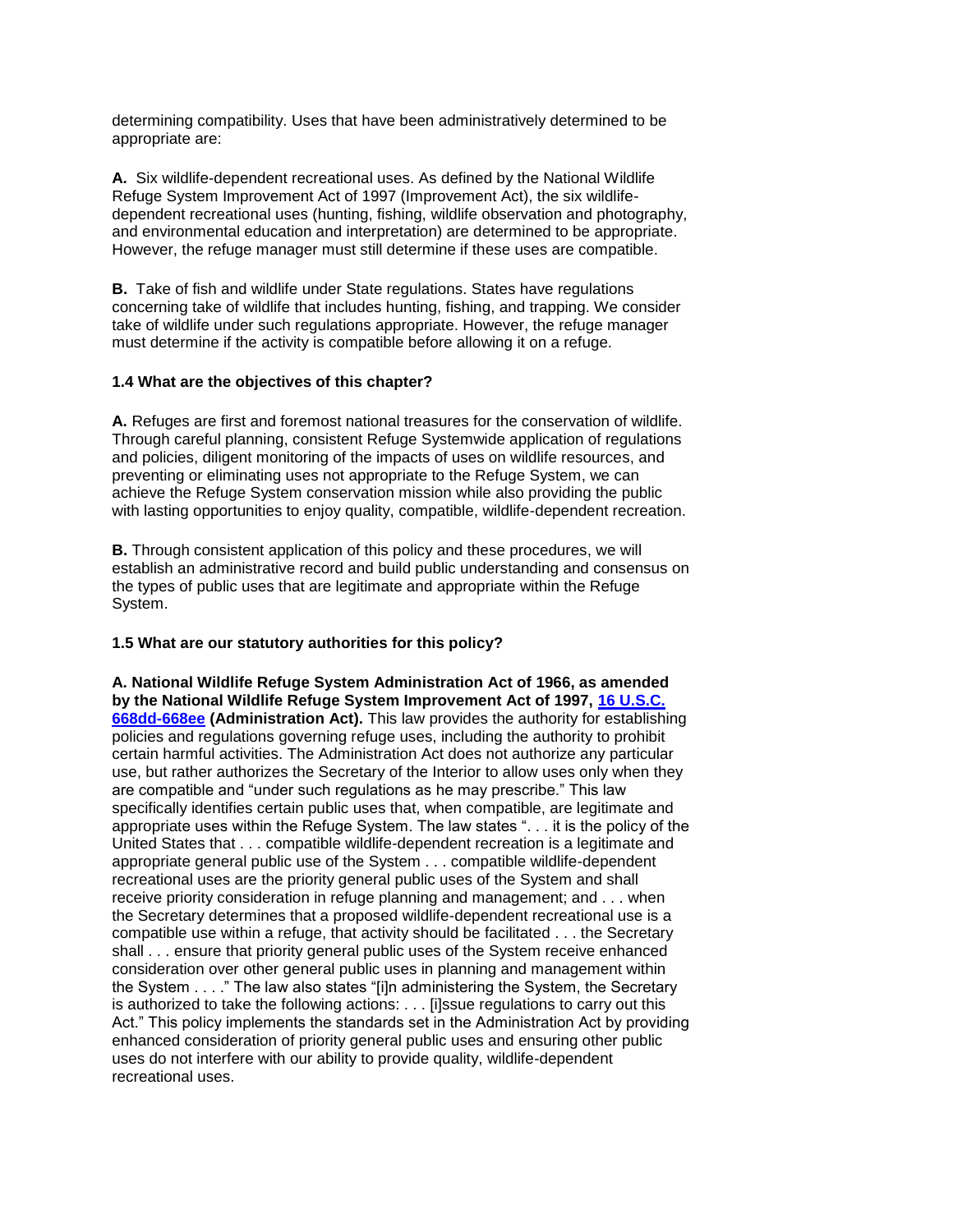**B**. **Refuge Recreation Act of 1962, [16 U.S.C. 460k](http://uscode.house.gov/search/criteria.shtml) (Recreation Act).** This law authorizes the Secretary of the Interior to ". . . administer such areas [of the System] or parts thereof for public recreation when in his judgment public recreation can be an appropriate incidental or secondary use." While the Recreation Act authorizes us to allow public recreation in areas of the Refuge System when the use is an "appropriate incidental or secondary use," the Improvement Act provides the Refuge System mission and includes specific directives and a clear hierarchy of public uses on the Refuge System.

**C. Alaska Native Claims Settlement Act, [43 U.S.C. 1601-1624.](http://uscode.house.gov/search/criteria.shtml)** Activities on lands conveyed from the Refuge System under section 22(g) of the Alaska Native Claims Settlement Act are not subject to this policy, but are subject to compatibility (see [603 FW](https://www.fws.gov/policy/603fw2.html) 2).

**D. Other Statutes that Establish Refuges, including the Alaska National Interest Lands Conservation Act of 1980 (ANILCA) [\(16 U.S.C. 410hh -](http://uscode.house.gov/search/criteria.shtml) 410hh-5, 460 mm - [460mm-4, 539-539e, and 3101 -](http://uscode.house.gov/search/criteria.shtml) 3233; 43 U.S.C. 1631 et seq.).**

**E. Executive Orders.** We must comply with [Executive Order \(E.O.\) 11644](http://www.archives.gov/federal-register/executive-orders/1972.html) when allowing use of off-highway vehicles on refuges. This order requires that we: designate areas as open or closed to off-highway vehicles in order to protect refuge resources, promote safety, and minimize conflict among the various refuge users; monitor the effects of these uses once they are allowed; and amend or rescind any area designation as necessary based on the information gathered. Furthermore, [E.O. 11989](http://www.archives.gov/federal-register/executive-orders/1977-carter.html) requires us to close areas to off-highway vehicles when we determine that the use causes or will cause considerable adverse effects on the soil, vegetation, wildlife, habitat, or cultural or historic resources. Statutes, such as ANILCA, take precedence over Executive orders.

### **1.6 What do these terms mean?**

**A. Appropriate Use.** A proposed or existing use on a refuge that meets at least one of the following four conditions.

**(1)** The use is a wildlife-dependent recreational use as identified in the Improvement Act.

**(2)** The use contributes to fulfilling the refuge purpose(s), the Refuge System mission, or goals or objectives described in a refuge management plan approved after October 9, 1997, the date the Improvement Act was signed into law.

**(3)** The use involves the take of fish and wildlife under State regulations.

**(4)** The use has been found to be appropriate as specified in [section 1.11.](https://www.fws.gov/policy/603fw1.html#section111)

**B. Native American.** American Indians in the conterminous United States and Alaska Natives (including Aleuts, Eskimos, and Indians) who are members of federally recognized tribes.

**C. Priority General Public Use.** A compatible wildlife-dependent recreational use of a refuge involving hunting, fishing, wildlife observation and photography, or environmental education and interpretation.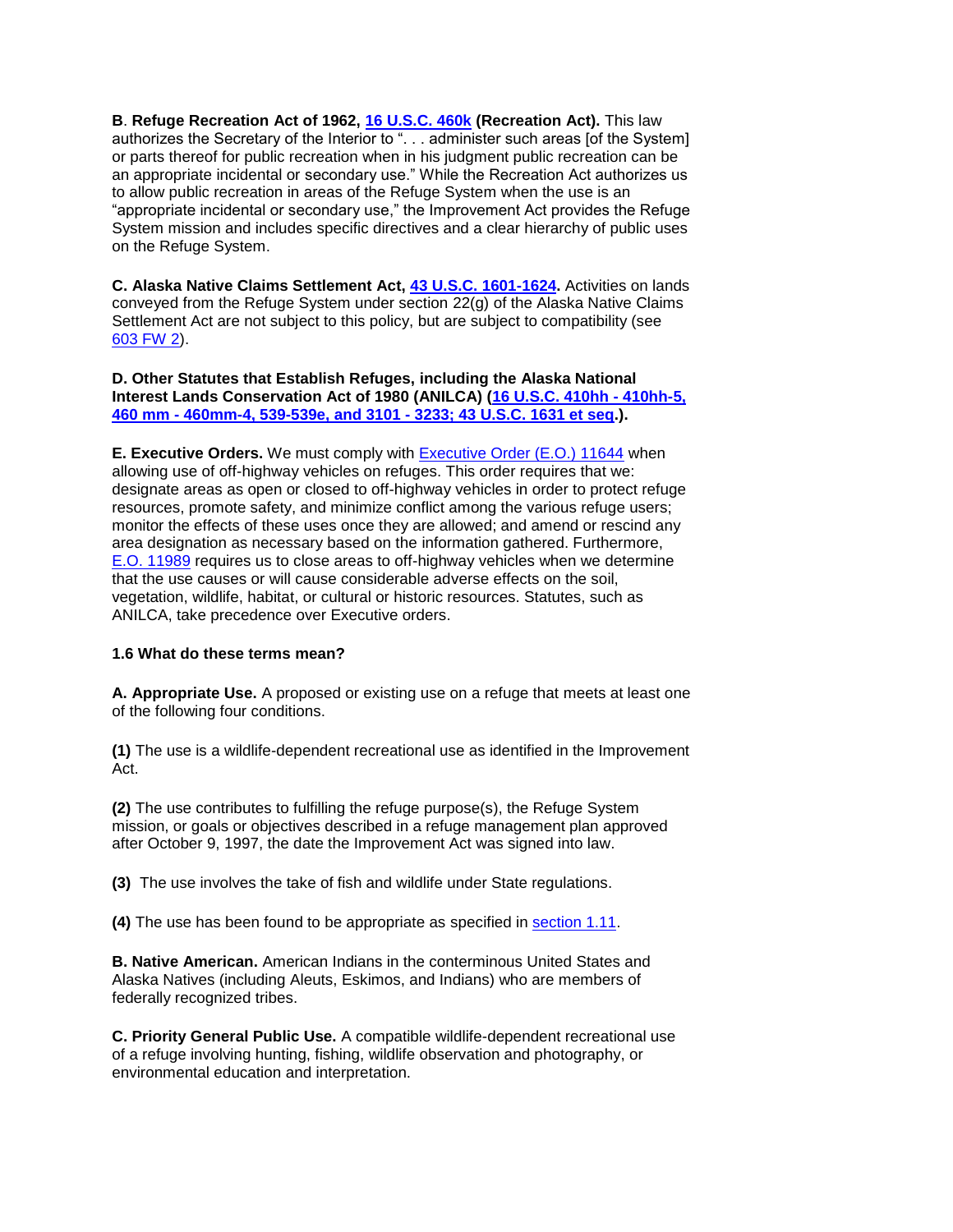**D. Quality.** The criteria used to determine a quality recreational experience include:

- **(1)** Promotes safety of participants, other visitors, and facilities.
- **(2)** Promotes compliance with applicable laws and regulations and responsible behavior.

**(3)** Minimizes or eliminates conflicts with fish and wildlife population or habitat goals or objectives in a plan approved after 1997.

- **(4)** Minimizes or eliminates conflicts with other compatible wildlife-dependent recreation.
- **(5)** Minimizes conflicts with neighboring landowners.
- **(6)** Promotes accessibility and availability to a broad spectrum of the American people.
- **(7)** Promotes resource stewardship and conservation.

**(8)** Promotes public understanding and increases public appreciation of America's natural resources and our role in managing and protecting these resources.

**(9)** Provides reliable/reasonable opportunities to experience wildlife.

**(10)** Uses facilities that are accessible and blend into the natural setting.

**(11)** Uses visitor satisfaction to help define and evaluate programs.

**E. Wildlife-Dependent Recreational Use.** As defined by the Improvement Act, a use of a refuge involving hunting, fishing, wildlife observation and photography, or environmental education and interpretation.

### **1.7 What are our responsibilities?**

**A. Director.** Provides national policy for deciding the appropriateness of uses within the Refuge System to ensure such findings comply with all applicable authorities.

### **B. Regional Director.**

**(1)** Ensures refuge managers follow laws, regulations, and policies when making appropriateness findings.

**(2)** Notifies the Director about controversial or complex appropriateness findings.

# **C. Regional Chief.**

**(1)** Makes the final decision on appropriateness when the refuge supervisor does not concur with the refuge manager on positive appropriateness findings.

**(2)** Notifies the Regional Director about controversial or complex appropriateness findings.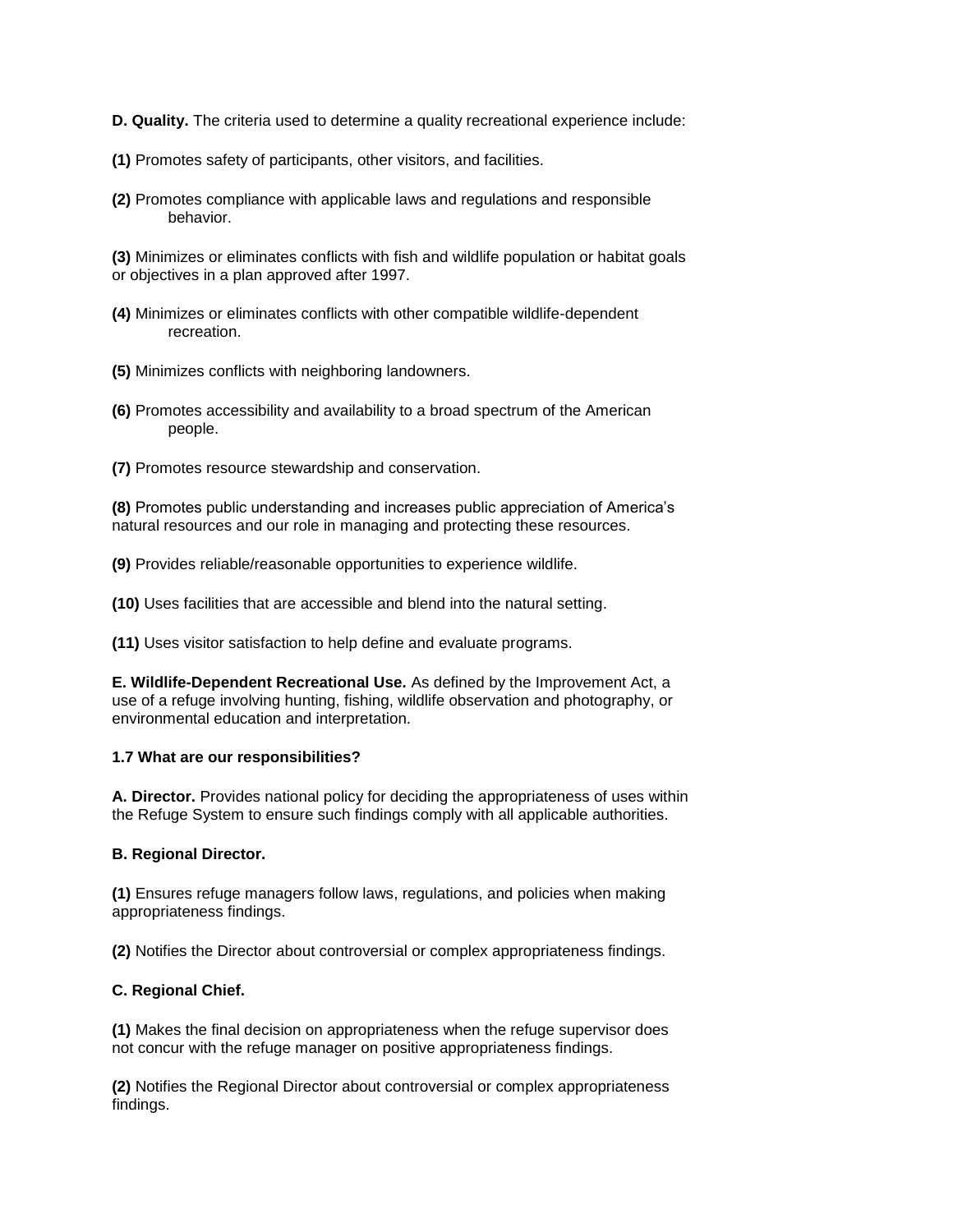### **D. Refuge Supervisor.**

**(1)** Reviews the refuge manager's finding that an existing or proposed use is appropriate when that use is not a wildlife-dependent recreational use or is not already described in a refuge management plan approved after October 9, 1997.

**(2)** Reviews the refuge manager's finding that an existing use is not appropriate outside the CCP process.

**(3)** Refers an appropriateness finding to the Regional Chief if the refuge supervisor does not concur with the refuge manager. Discusses nonconcurrence with the refuge manager for possible resolution before referring the finding to the Regional Chief.

**(4)** Notifies the Regional Chief about controversial or complex appropriateness findings.

**(5)** Reviews documentation at least annually for refuge uses found not appropriate and forwards the documentation to Refuge System Headquarters for inclusion in a database of refuge uses.

#### **E. Refuge Manager.**

**(1)** Decides if a proposed or existing use is subject to this policy.

**(2)** Makes a finding as to whether a use subject to this policy is appropriate or not appropriate.

**(3)** Consults with State fish and wildlife agencies, as well as the refuge supervisor, when a request for a use could affect fish, wildlife, or other resources that are of concern to a State fish and wildlife agency.

**(4)** Documents all findings under this policy in writing as described in [section](https://www.fws.gov/policy/603fw1.html#section111)  [1.11A\(3\).](https://www.fws.gov/policy/603fw1.html#section111)

**(5)** Refers to the refuge supervisor all findings of appropriateness, both positive and negative, for any proposed use which is not a wildlife-dependent recreational use or which is not already described in a refuge CCP or step-down management plan approved after October 9, 1997. The refuge supervisor's concurrence is required for new uses found to be appropriate and existing uses found not appropriate outside the CCP process. The refuge supervisor periodically reviews other findings for consistency.

**1.8 What is the relationship between appropriateness and compatibility?** This policy describes the initial decision process the refuge manager follows when first considering whether or not to allow a proposed use on a refuge. The refuge manager must find a use is appropriate before undertaking a compatibility review of the use. This policy clarifies and expands on the compatibility policy [\(603 FW](https://www.fws.gov/policy/603fw2.html)   $2.10D(1)$ , which describes when refuge managers should deny a proposed use without determining compatibility. If we find a proposed use is not appropriate, we will not allow the use and will not prepare a compatibility determination. By screening out proposed uses not appropriate to the refuge, the refuge manager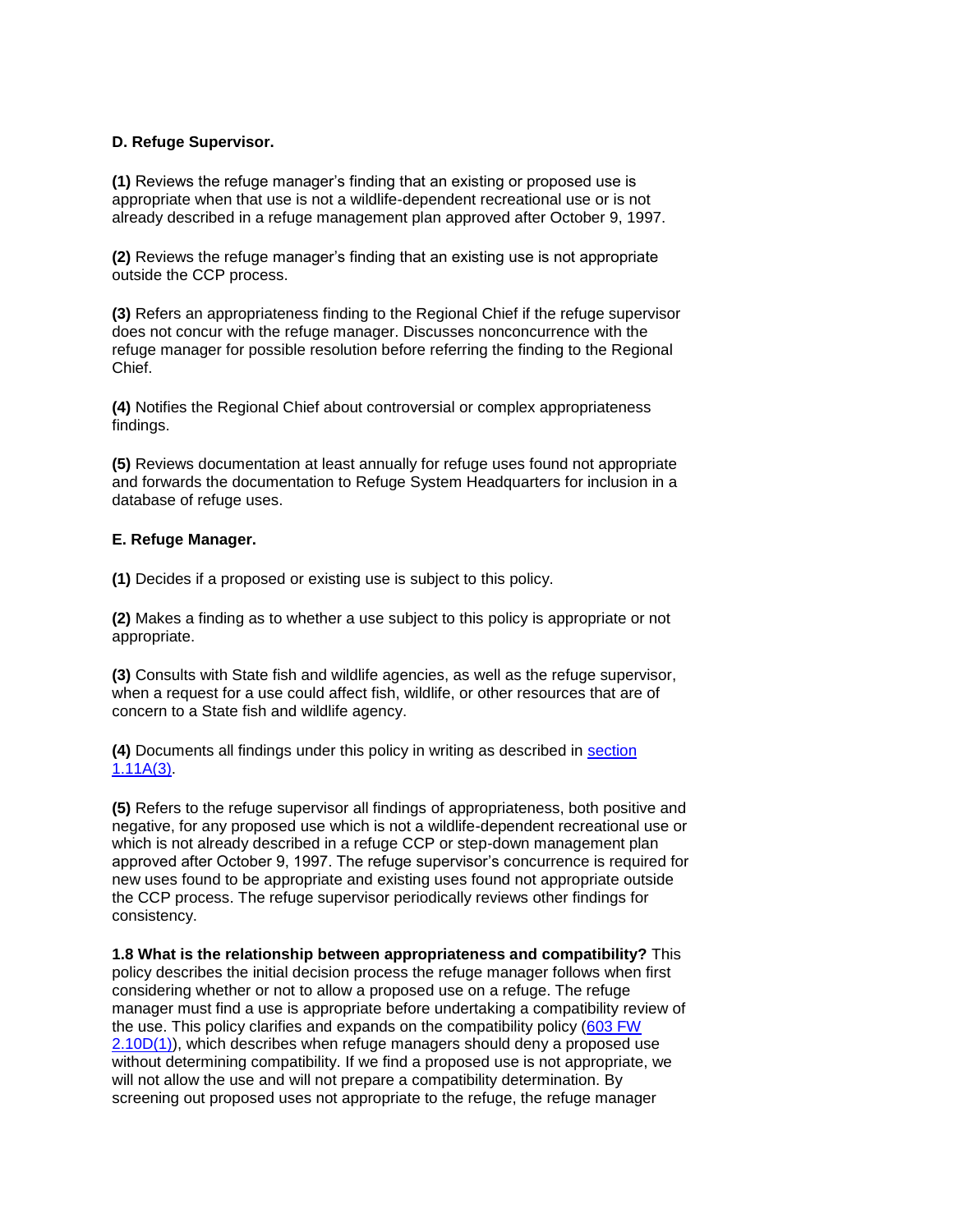avoids unnecessary compatibility reviews. By following the process for finding the appropriateness of a use, we strengthen and fulfill the Refuge System missio[n.](https://www.fws.gov/policy/603fw1.html#section111)  [Section 1.11](https://www.fws.gov/policy/603fw1.html#section111) describes the appropriateness finding process. Although a refuge use may be both appropriate and compatible, the refuge manager retains the authority to not allow the use or modify the use. For example, on some occasions, two appropriate and compatible uses may be in conflict with each other. In these situations, even though both uses are appropriate and compatible, the refuge manager may need to limit or entirely curtail one of the uses in order to provide the greatest benefit to refuge resources and the public. See the compatibility policy (603 [FW 2.11G\)](https://www.fws.gov/policy/603fw2.html) for information concerning resolution of these conflicts.

### **1.9 How are uses considered in the comprehensive conservation planning process?**

**A.** We will manage all refuges in accordance with an approved comprehensive conservation plan (CCP). The CCP describes the desired future conditions of the refuge or refuge planning unit and provides long-range guidance and management direction to accomplish the purpose(s) of the refuge and Refuge System mission. We prepare CCPs with State fish and wildlife agencies and with public involvement and include a review of the appropriateness and compatibility of existing refuge uses and of any planned future public uses. If, during preparation of the CCP, we identify previously approved uses we can no longer consider appropriate on the refuge, we will clearly explain our reasons to the public and describe how we will eliminate or modify the use. When uses are reviewed during the CCP process, the appropriateness finding will be documented using the form provided as [FWS Form](https://fishnet.fws.doi.net/projects/forms/SitePages/formNumberPage.aspx)  [3-2319](https://fishnet.fws.doi.net/projects/forms/SitePages/formNumberPage.aspx) for the refuge files. The documentation for both appropriateness findings and compatibility determinations should also be included in the documentation for the CCP.

**B.** For proposed uses we did not consider during the preparation of the CCP or if a CCP has not yet been prepared, we will apply the procedure contained in this policy and make an appropriateness finding without additional public review and comment. However, if we find a proposed use is appropriate, we must still determine that the use is compatible. The compatibility determination includes an opportunity for public involvement. See the planning policy (602 FW 1, 3, and 4) for detailed policy on refuge planning.

**1.10 What are the different types of refuge uses?** For the purposes of this policy, there are five types of uses.

**A. Wildlife-Dependent Recreational Uses.** When compatible, they are legitimate and appropriate uses of refuges and are the priority general public uses of the Refuge System.

**B. State Regulated Take of Fish and Wildlife.** When compatible, the take of fish and wildlife under State regulations is a refuge use.

**C. Other General Public Uses.** General public uses that are not wildlife-dependent recreational uses (as defined in the Improvement Act) and do not contribute to the fulfillment of refuge purposes or goals or objectives as described in current refuge management plans (see section  $1.6A(2)$ ) are the lowest priorities for refuge managers to consider. These uses are likely to divert refuge management resources from priority general public uses or away from our responsibilities to protect and manage fish, wildlife, and plants and their habitats. Therefore, both law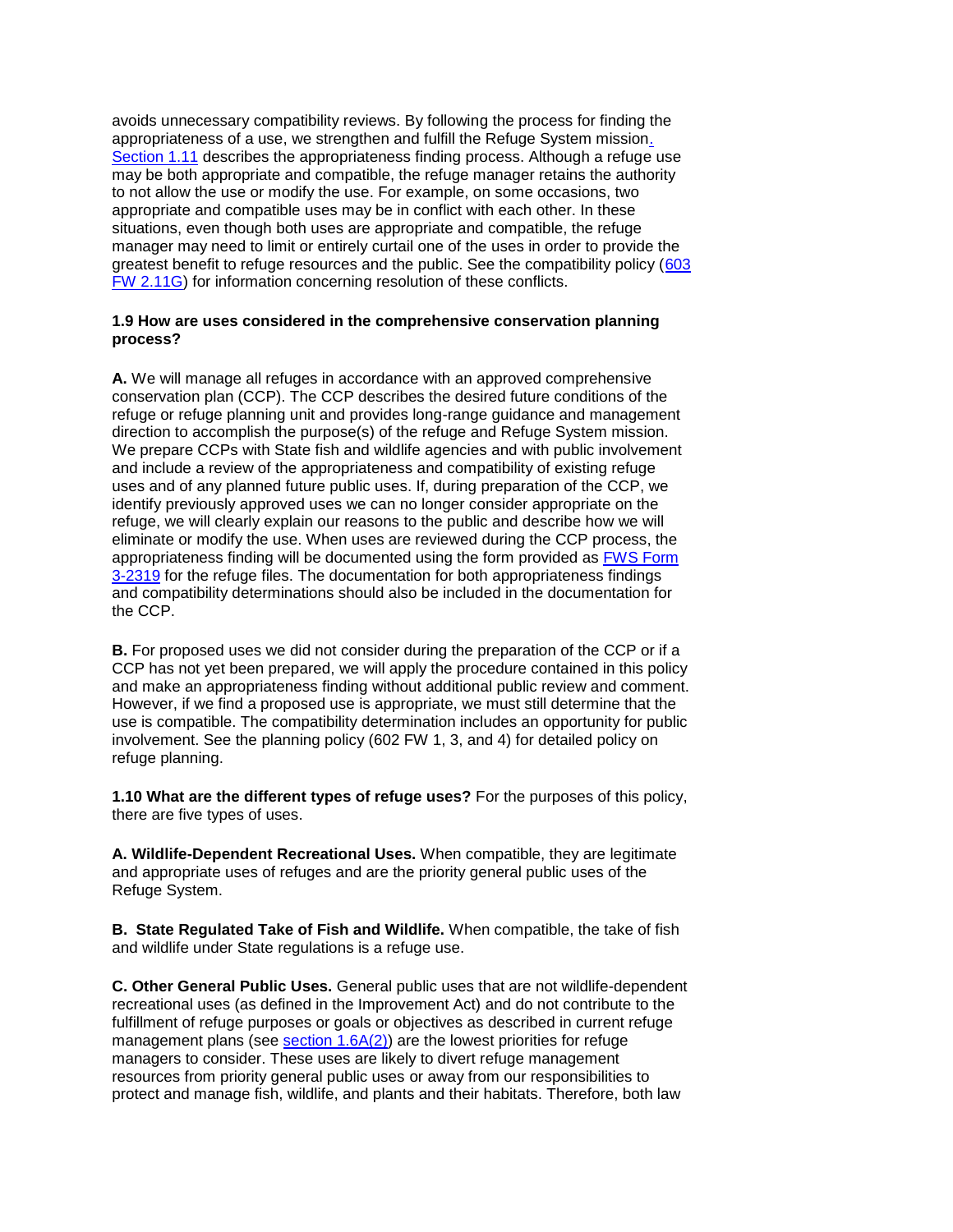and policy have a general presumption against allowing such uses within the Refuge System. Before we will consider these uses further, regardless of how often they occur or how long they last, we must first find if these public uses are appropriate as defined in [section 1.11.](https://www.fws.gov/policy/603fw1.html#section111)

**D. Specialized Uses.** These uses require specific authorization from the Refuge System, often in the form of a special use permit, letter of authorization, or other permit document. These uses do not include uses already granted by a prior existing right. We make appropriateness findings for specialized uses on a case-bycase basis. Before we will consider a specialized use, we must make an appropriateness finding as defined in [section 1.11A\(3\)](https://www.fws.gov/policy/603fw1.html#section111) of this chapter. Any person whose request for a specialized use is denied or who is adversely affected by the refuge manager's decision relating to a permit may appeal the decision. In these situations, the person should follow the appeal process outlined in [50 CFR 25.45](http://ecfr.gpoaccess.gov/cgi/t/text/text-idx?sid=31fef9fa35f47344210aceca769f7346&c=ecfr&tpl=/ecfrbrowse/Title50/50cfrv6_02.tpl) and, for Alaska refuges, in [50 CFR 36.41\(i\).](http://ecfr.gpoaccess.gov/cgi/t/text/text-idx?sid=31fef9fa35f47344210aceca769f7346&c=ecfr&tpl=/ecfrbrowse/Title50/50cfrv6_02.tpl) The appeal process for denial of a right-of-way application is in 50 CFR 29.22. The appeal process for persons who believe they have been improperly denied rights with respect to providing visitor services on Alaska refuges is in [50 CFR 36.37\(g\).](http://ecfr.gpoaccess.gov/cgi/t/text/text-idx?sid=31fef9fa35f47344210aceca769f7346&c=ecfr&tpl=/ecfrbrowse/Title50/50cfrv6_02.tpl) Some common examples of specialized uses include:

(**1) Rights-of-way.** See 340 FW 3 (Rights-of-Way and Road Closings) and [603 FW](https://www.fws.gov/policy/603fw2.html)  [2](https://www.fws.gov/policy/603fw2.html) (Compatibility) for detailed policy on rights-of-way.

**(2) Telecommunications facilities.** We process requests to construct telecommunication facilities on a refuge the same way as any other right-of-way request. The Telecommunications Act of 1996 does not supersede any existing laws, regulations, or policy relating to rights-of-way on refuges. The refuge manager should continue to follow the procedures in [340 FW 3](https://www.fws.gov/policy/340fw3.html) (Rights-of-Way and Road Closings) and [603 FW 2](https://www.fws.gov/policy/603fw2.html) (Compatibility).

**(3) Military, National Aeronautics and Space Administration (NASA), border security, and other national defense uses.** The following guidelines apply to Refuge System lands owned in fee title by the Service or lands to which the Service has management rights that provide for the control of such uses:

**(a)** We will continue to honor existing, long-term, written agreements such as memorandums of understanding (MOU) between the Service and the military, NASA, and other Federal agencies with national defense missions. However, we discourage entering into any new agreements permitting military preparedness activities on refuges. Only the Director may approve any modification to existing agreements. Where joint military/NASA/Service jurisdiction occurs by law, an MOU negotiated by the principal parties, and subject to the approval of the Director, will specify the roles and responsibilities, terms, and stipulations of the refuge uses. Wherever possible, we will work to find practical alternatives to the use of refuge lands and to minimize the effects on fish, wildlife, and plants and their habitats.

**(b)** We consider authorized military activities on refuge lands that directly benefit refuge purposes to be refuge management activities, and they are not subject to this policy. For example, in a case where a national guard unit is assisting the refuge with the construction of a water control structure or helping to repair a refuge bridge, we consider these activities to be refuge management activities. We do not consider them to be specialized uses.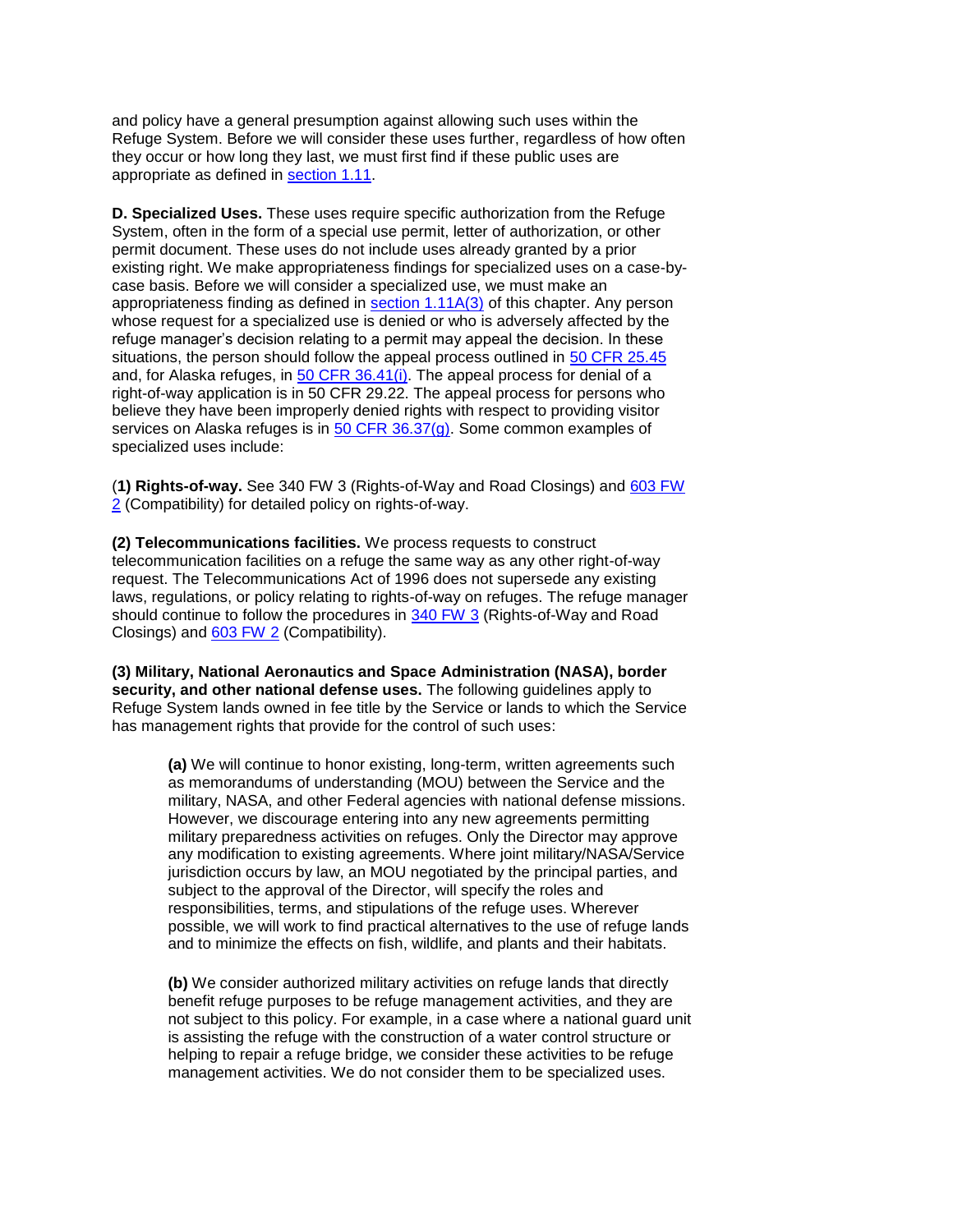**(c)** For routine or continuous law enforcement and border security activities, an MOU between the Service and the specific enforcement agency must clearly define the roles and responsibilities of the enforcement agency and must specify the steps they will take to minimize impacts to refuge resources. The MOU should also address emergency situations and require advance notice and approval as a general rule. It should clearly spell out under what circumstances, if any, the enforcement agency may enter refuge lands in emergency situations prior to notifying the refuge manager. We recognize that in some situations a refuge manager cannot be notified until after an operation has taken place (for example, where lives are in danger). If such situations occur, the refuge manager must be notified as soon as possible. For undercover operations, those involved must strictly follow Service guidelines that cover the specific situation.

**(4) Research.** We actively encourage cooperative natural and cultural research activities that address our management needs. We also encourage research related to the management of priority general public uses. Such research activities are generally appropriate. However, we must review all research activities to decide if they are appropriate or not as defined in [section 1.11.](https://www.fws.gov/policy/603fw1.html#section111) Research that directly benefits refuge management has priority over other research.

**(5) Public safety training.** We may assist local government agencies by allowing health, safety, and rescue training operations on the refuge if we find the use to be appropriate and compatible. Examples include fire safety training, search and rescue training, and boat operations safety training. Law enforcement training exercises in support of refuge management activities are usually appropriate. We will evaluate each request on a case-by-case basis and consider the availability of other local sites. We will review these uses to decide if they are appropriate as defined in [section 1.11.](https://www.fws.gov/policy/603fw1.html#section111) To the extent practicable, we will develop written agreements with the requesting agencies.

**(6) Native American ceremonial, religious, medicinal, and traditional gathering of plants.** We will review specific requests and provide reasonable access to Native Americans to refuge lands and waters for gathering plants for ceremonial, religious, medicinal, and traditional purposes when the activity is appropriate and compatible or when existing treaties allow or require such access.

**(7) Natural resource extractions.** Part 612 of the Service Manual provides general guidance relating to minerals management on refuges. Managers should refer to those policies, particularly in cases where their refuge has valid existing rights vested in private interests. The Alaska National Interest Lands Conservation Act of 1980 provides specific guidance for oil and gas leasing on Alaska refuges. We only allow the extraction of certain resources, such as gravel, that supports a refuge management activity when there is no practical alternative and only in compliance with [50 CFR 29.1.](http://ecfr.gpoaccess.gov/cgi/t/text/text-idx?sid=31fef9fa35f47344210aceca769f7346&c=ecfr&tpl=/ecfrbrowse/Title50/50cfrv6_02.tpl) We will not justify such activity by citing budgetary constraints or mere convenience. We will seek funding through our normal budgetary process for projects that require gravel or similar resources found on the refuge.

**(8) Commercial uses.** Commercial uses of a refuge may be appropriate if they are a refuge management economic activity (see [50 CFR 25.12\)](http://ecfr.gpoaccess.gov/cgi/t/text/text-idx?sid=31fef9fa35f47344210aceca769f7346&c=ecfr&tpl=/ecfrbrowse/Title50/50cfrv6_02.tpl), if they directly support a priority general public use, or if they are specifically authorized by statute (such as ANILCA). See [50 CFR 29.1](http://ecfr.gpoaccess.gov/cgi/t/text/text-idx?sid=31fef9fa35f47344210aceca769f7346&c=ecfr&tpl=/ecfrbrowse/Title50/50cfrv6_02.tpl) for additional information on economic uses of the natural resources of refuges. An example of a commercial use that may be appropriate is a concession-operated boat tour that facilitates wildlife observation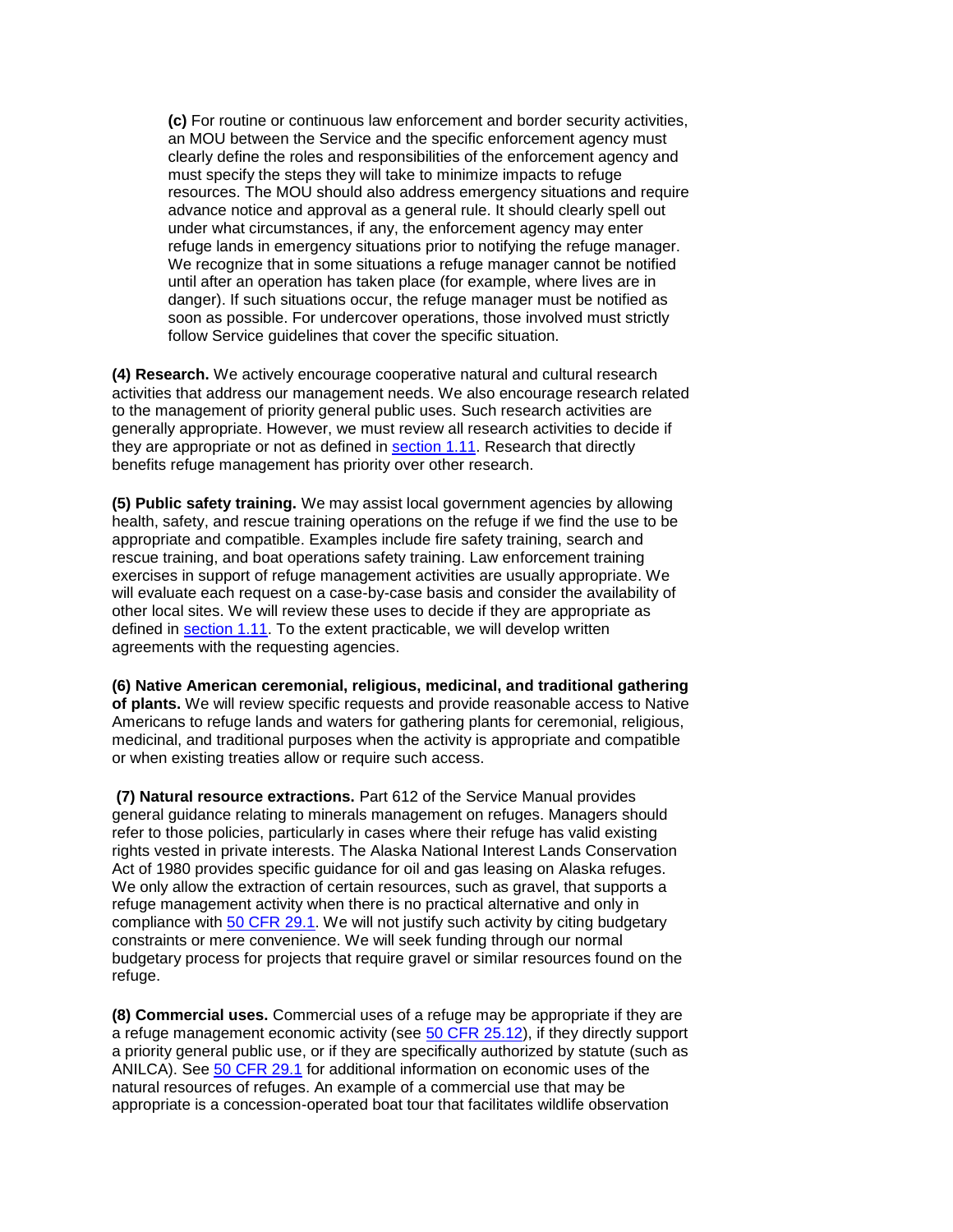and interpretation. We will review all commercial uses to decide if they are appropriate as defined in [section 1.11.](https://www.fws.gov/policy/603fw1.html#section111)

**E. Prohibited uses.** Certain activities that are prohibited on refuges by regulations are listed in [50 CFR 27.](http://ecfr.gpoaccess.gov/cgi/t/text/text-idx?sid=31fef9fa35f47344210aceca769f7346&c=ecfr&tpl=/ecfrbrowse/Title50/50cfrv6_02.tpl)

### **1.11 How do we make the appropriateness finding for a use on a refuge?**

**A.** A refuge use is appropriate if the use meets at least one of the following three conditions:

**(1)** It is a wildlife-dependent recreational use of a refuge. This finding does not require refuge supervisor concurrence.

**(2)** It contributes to fulfilling the refuge purpose(s), the Refuge System mission, or goals or objectives described in a refuge management plan approved after October 9, 1997, the date the Improvement Act was signed into law. This finding does not require refuge supervisor concurrence.

**(3)** The refuge manager has evaluated the use following the guidelines in this policy and found that it is appropriate. The refuge manager will address the criteria below and complete [FWS Form 3-2319](https://fishnet.fws.doi.net/projects/forms/SitePages/formNumberPage.aspx) for each use reviewed for appropriateness, including uses reviewed in conjunction with a CCP or step-down management plan. If the answers to the questions on [FWS Form 3-2319](https://fishnet.fws.doi.net/projects/forms/SitePages/formNumberPage.aspx) are consistently "yes," and if the refuge manager finds, based on sound professional judgment, the use is appropriate for the refuge, the refuge manager then prepares the written justification using [FWS Form 3-2319.](https://fishnet.fws.doi.net/projects/forms/SitePages/formNumberPage.aspx) (If the answer to any of the factors is "no," refer to section 1.11B) Before undertaking a compatibility determination, the refuge manager should forward the justification to the refuge supervisor to obtain written concurrence when a use is found appropriate. The requirement for concurrence from the refuge supervisor will help us promote Refuge System consistency and avoid establishing precedents that may present management problems in the future. Refuge supervisors will usually consult with their Regional Chief and peers in other Regions as these decisions are made to promote consistency within the Refuge System. The refuge manager will base the finding of appropriateness on the following 10 criteria:

**(a)** Do we have jurisdiction over the use? If we do not have jurisdiction over the use or the area where the use would occur, we have no authority to consider the use.

**(b)** Does the use comply with all applicable laws and regulations? The proposed use must be consistent with all applicable laws and regulations (e.g., Federal, State, tribal, and local). Uses prohibited by law are not appropriate.

**(c)** Is the use consistent with applicable Executive orders and Department and Service policies? If the proposed use conflicts with an applicable Executive order or Department or Service policy, the use is not appropriate.

**(d)** Is the use consistent with public safety? If the proposed use creates an unreasonable level of risk to visitors or refuge staff, or if the use requires refuge staff to take unusual safety precautions to assure the safety of the public or other refuge staff, the use is not appropriate.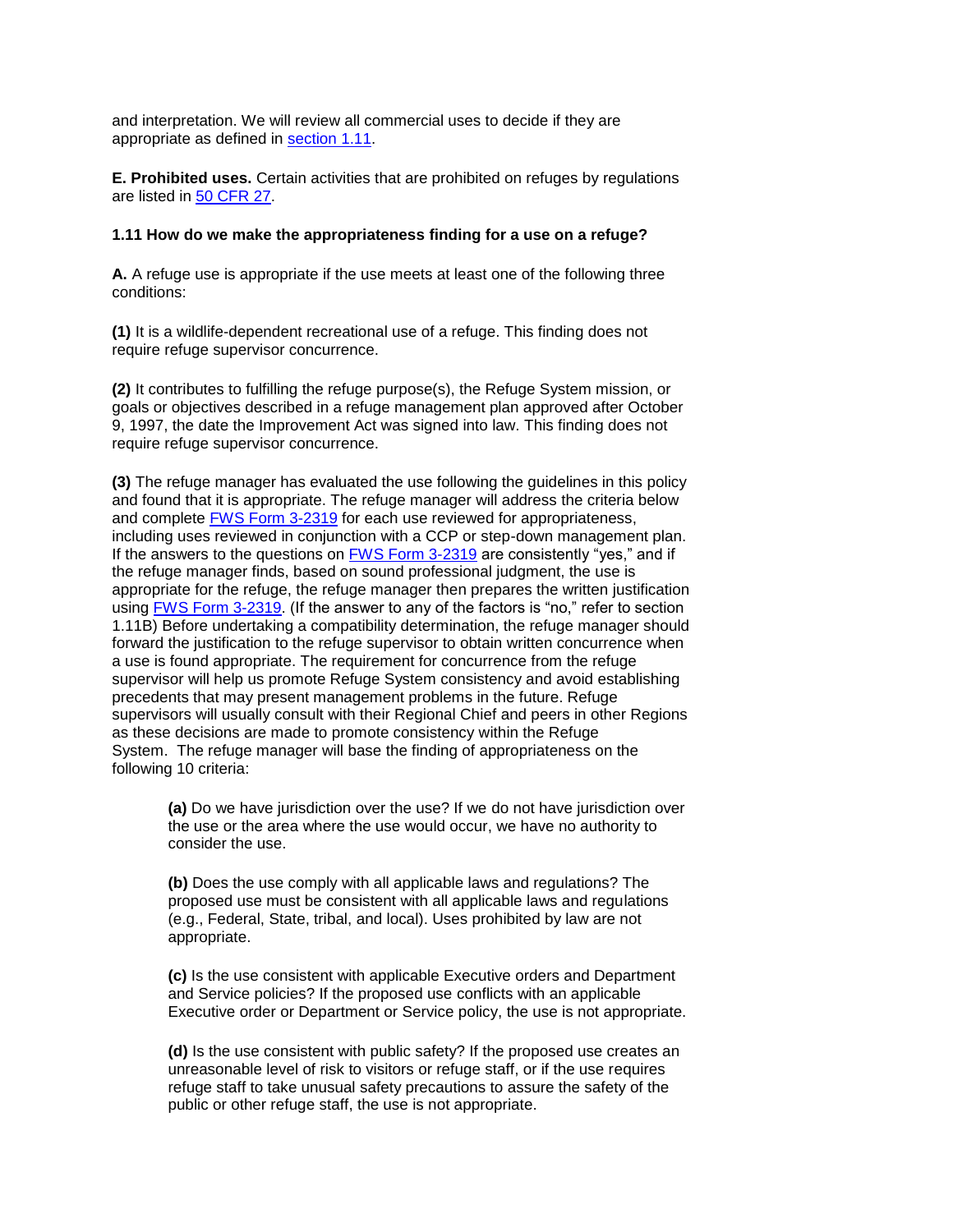**(e)** Is the use consistent with refuge goals and objectives in an approved management plan or other document? Refuge goals and objectives are designed to guide management toward achieving refuge purpose(s). These goals and objectives are documented in refuge management plans, such as CCPs and step-down management plans. Refuges may also rely on goals and objectives found in comprehensive management plans or refuge master plans developed prior to passage of the Improvement Act as long as these goals and objectives comply with the tenets and directives of the Improvement Act. If the proposed use, either itself or in combination with other uses or activities, conflicts with a refuge goal, objective, or management strategy, the use is generally not appropriate.

**(f)** Has an earlier documented analysis not denied the use or is this the first time the use has been proposed? If we have already considered the proposed use in a refuge planning process or under this policy and rejected it as not appropriate, then we should not further consider the use unless circumstances or conditions have changed significantly. If we did not raise the proposed use as an issue during a refuge planning process, we may further consider the use.

**(g)** For uses other than wildlife-dependent recreational uses, is the use manageable within available budget and staff? If a proposed use diverts management efforts or resources away from the proper and reasonable management of a refuge management activity or wildlife-dependent recreational use, the use is generally not appropriate. In evaluating resources available, the refuge manager may take into consideration volunteers, refuge support groups, etc. If a requested use would rely heavily on volunteer or other resources, the refuge manager should discuss the situation with the refuge supervisor before making an appropriateness finding. The compatibility policy also addresses the question of available resources [\(603 FW 2.12A\(7\)\)](https://www.fws.gov/policy/603fw2.html).

**(h)** Will the use be manageable in the future within existing resources? If the use would lead to recurring requests for the same or similar activities that will be difficult to manage in the future, then the use is not appropriate. If we can manage the use so that impacts to natural and cultural resources are minimal or inconsequential, or if we can establish clearly defined limits, then we may further consider the use.

**(i)** Does the use contribute to the public's understanding and appreciation of the refuge's natural or cultural resources, or is the use beneficial to the refuge's natural or cultural resources? If not, we will generally not further consider the use.

**(j)** Can the use be accommodated without impairing existing wildlifedependent recreational uses or reducing the potential to provide quality (see [section 1.6D\)](https://www.fws.gov/policy/603fw1.html#section16), compatible, wildlife-dependent recreation into the future? If not, we will generally not further consider the use.

**B.** Where we do not have jurisdiction over the use, there is no need to evaluate it further as we cannot control the use (a "no" response to criterion (a)). We may not find uses appropriate if they are illegal, inconsistent with existing policy, or unsafe. Therefore, if there is a "no" response to criteria (b), (c), or (d), immediately stop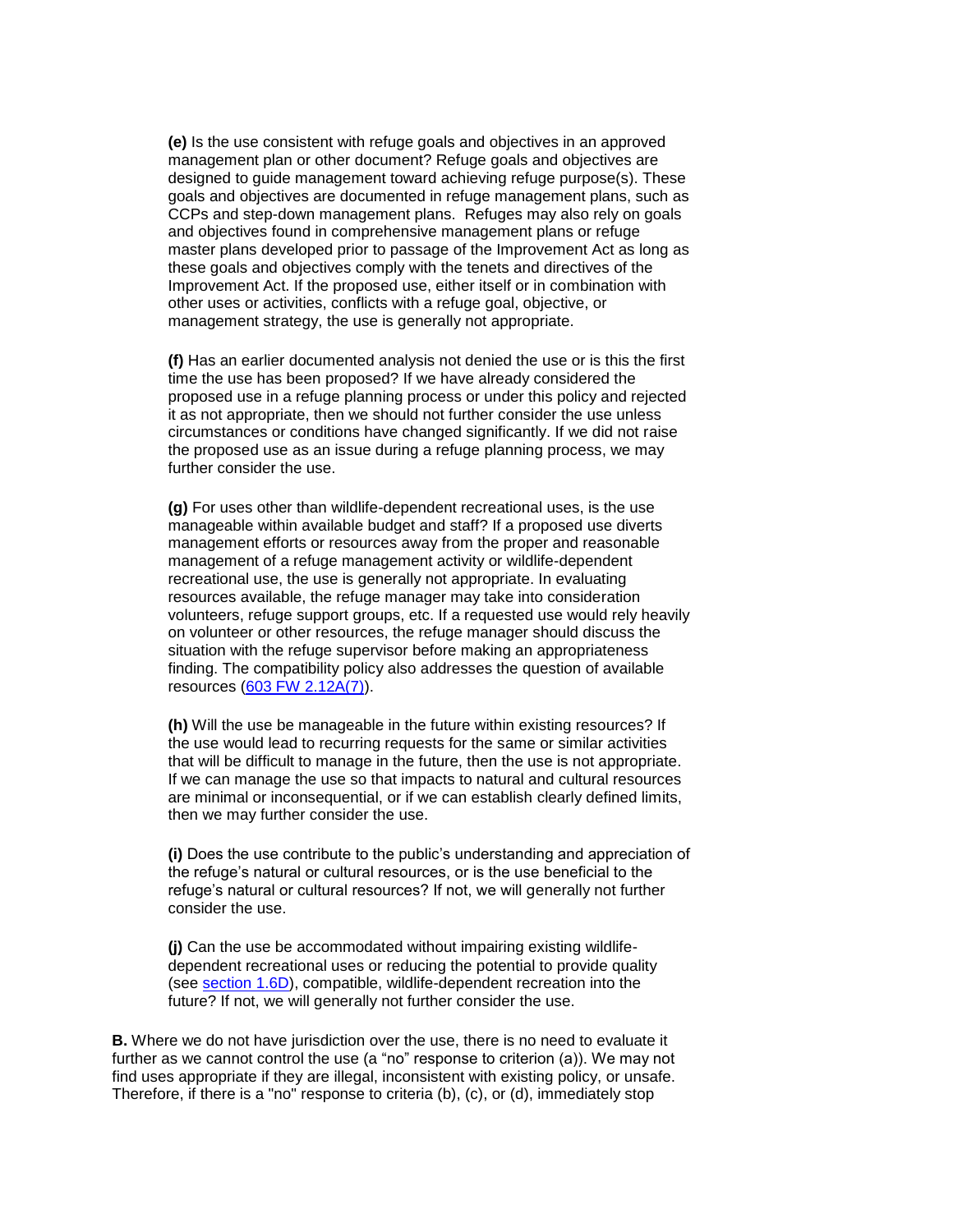consideration of the use. If the answer is "no" to any of the other questions, we will generally not allow the use. However, there may be situations where the refuge has exceptional or unique recreational resources, such as rock climbing, that are not available nearby, off the refuge, and the use requires insignificant management resources. In such cases, we may further consider a use.

**C.** When the refuge manager finds that a proposed use is not appropriate, the finding must be documented for the refuge files using [FWS Form 3-2319.](https://fishnet.fws.doi.net/projects/forms/SitePages/formNumberPage.aspx) This finding does not require refuge supervisor concurrence. However, if outside the CCP process a refuge manager finds that an existing use is not appropriate, the finding requires refuge supervisor concurrence. The refuge manager will send copies of all findings to the refuge supervisor to be incorporated into a national database annually. This section specifically clarifies and expands on the compatibility policy [\(603 FW 2.10D\)](https://www.fws.gov/policy/603fw2.html).

**D.** Following the issuance of this policy, refuge managers, in consultation with the States, must review all existing uses for appropriateness within 1 year unless the use was reviewed in a post-1997 CCP. If the refuge manager finds an existing use is not appropriate, the use must be modified so it is appropriate or terminated or phased out as expeditiously as practicable. The refuge manager must obtain refuge supervisor concurrence when there are changes to existing uses that eliminate the use or substantially change the use. All appropriateness findings required under [section 1.11A\(3\),](https://www.fws.gov/policy/603fw1.html#section111) including findings made during the CCP process, must be documented for the refuge files using [FWS Form 3-2319.](https://fishnet.fws.doi.net/projects/forms/SitePages/formNumberPage.aspx) Include the documentation for both appropriateness findings and compatibility determinations in the documentation for the CCP. A finding of "not appropriate" for a new use does not require refuge supervisor concurrence. However, the decision to modify or terminate a use may be subject to the National Environmental Policy Act (NEPA). Refuge managers should consult with their Regional NEPA coordinator to see if a decision would be subject to NEPA.

**E.** The Refuge System Headquarters will maintain a database of refuge uses. This database will include a refuge-by-refuge listing of all uses refuge managers have found either appropriate or not appropriate. With this information, refuge managers will know which uses have already been approved or denied at any other unit of the Refuge System. This information will help strengthen the Refuge System by reinforcing consistency and integrity in the way we consider refuge uses. However, this does not mean that a use found to be not appropriate on one refuge should automatically be found not appropriate on other refuges in the Refuge System.

**1.12 How do we coordinate with the States?** Both the Service and State fish and wildlife agencies have authorities and responsibilities for management of fish and wildlife on refuges as described in [43 CFR part 24.](http://ecfr.gpoaccess.gov/cgi/t/text/text-idx?sid=755e2878a7f08344033afa02d847b365&c=ecfr&tpl=/ecfrbrowse/Title43/43cfrv1_02.tpl) Consistent with the Administration Act, as amended, the Director will interact, coordinate, cooperate, and collaborate with the State fish and wildlife agencies in a timely and effective manner on the acquisition and management of refuges. Under both the Administration Act, as amended, and [43](http://ecfr.gpoaccess.gov/cgi/t/text/text-idx?sid=755e2878a7f08344033afa02d847b365&c=ecfr&tpl=/ecfrbrowse/Title43/43cfrv1_02.tpl) CFR part 24

, the Director as the Secretary's designee will ensure that Refuge System regulations and management plans are, to the extent practicable, consistent with State laws, regulations, and management plans. We charge refuge managers, as the designated representatives of the Director at the local level, with carrying out these directives. We will provide State fish and wildlife agencies timely and meaningful opportunities to participate in the development and implementation of programs conducted under this policy. These opportunities will most commonly occur through State fish and wildlife agency representation on the CCP planning teams. However, we will provide other opportunities for the State fish and wildlife agencies to participate in the development and implementation of program changes that would be made outside of the CCP process. Further, we will continue